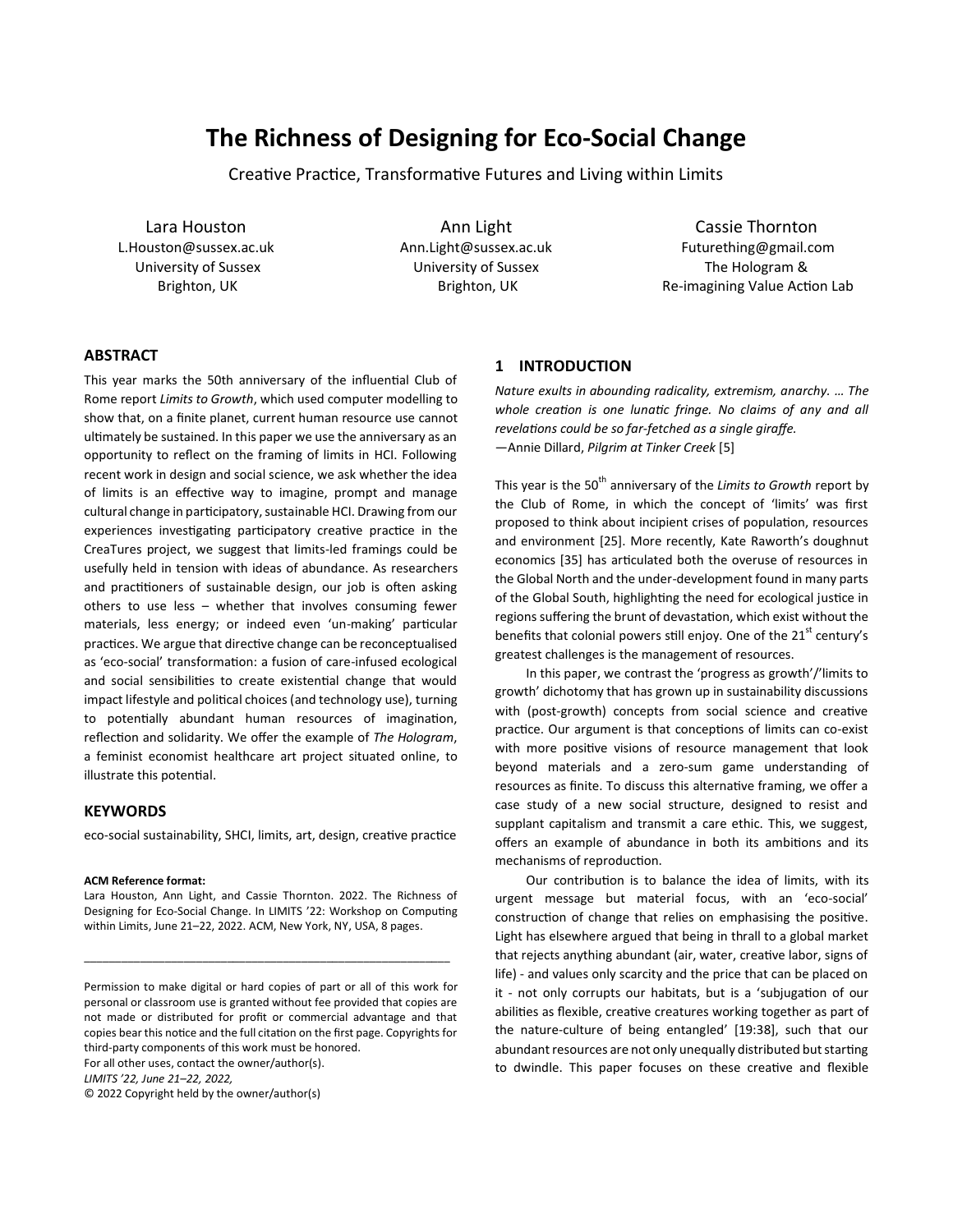aspects in a species that has the power to change the world, but also to change itself.

## **1.1 Limited Humanity in 'Limits to Growth'?**

*Limits to Growth* [25] (LtG) modelled a world in which economies and populations were growing, but resources stayed finite. Here, before we look at alternative ideas of resourcing, we examine this premise. In the 50 years since publication, growth has followed much the path suggested. Naomi Klein pointed out, in 2014, that, before the neoliberal era when markets were allowed to take preeminence in policy, and legislation protected this arrangement, emissions growth had been slowing from 4.5% in the 1960s to 1% in the 1990s [17:80]. But that changed. David Harvey, the Marxist economic geographer, specifically links the 'escalating depletion of the global environmental commons (land, air, water)' and 'proliferating habitat degradations that preclude anything but capital intensive modes of agricultural production' with neoliberalism [10:13]. He comments that the neoliberal system has not created growth in the world's economies, as it was claimed it would<sup>1</sup>, but has (re)instated an upper class with wealth/power, leaving the dominant global culture hands-off and laissez-faire. This political move has made the management of ecological and social processes more difficult.

In the meantime, several fossil fuel corporations and technology companies have expanded their annual revenues to be bigger than that of many countries, not only sitting beyond existing mechanisms of compromise (such as the United Nations), but also making these companies too big to regulate. Against these trends, LtG ideas have fed into still-nascent ambitions for de-growth and post-growth, informing the LIMITS workshop over the years. However, population figures are not as indifferent as the market, being affected by better education, fear over future living conditions and trends in fertility, leading some to predict not just stabilization but decline [1]. Then, a question is how the LtG model has understood our capacity for reflexive evolution. If populations are not growing, but instead ageing and starting to shrink, everything hangs on desire (and its manufacture). LtG seems largely modelled on an insatiable Malthusian understanding of humankind in this respect.

As degrowth scholar Giorgos Kallis argues in his book *Limits: Why Malthus Was Wrong and Why Environmentalists Should Care*, it is not that resource limits do not exist, but that much thinking about limits creates particular types of subject through its reasoning. Malthus, Kallis argues, invented the 'unlimited – and not to be limited – subjects of modern economics, those with an instinct and a call to work and to subdue and populate the earth' [14:30]. For the "homo economicus" who knows no limits, the world is limited by definition (it can never satisfy or provide everything desired). Kallis writes: '[u]nlike the abundant world imagined by the romantics, the other important predecessors of the environmental movement, the world Malthus invented was stingy. And it was stingy because our wants were always excessive. It is this dogma of insufficiency, or scarcity, that economics, the science that emerged to explain, justify and stabilize capitalism, turned into its founding principle' [14:30].

If this is contrasted with philosophies of living in harmony with what the land can produce (as found in Indigenous literature, e.g. Kimmerer [15], Pascoe [33]), we see that limits are an ideological construction as much as (or more than) a lived material fact.

The idea of a limit exists in a measurement paradigm. For a limit to have meaning, it must be a boundary between moderation and excess, marked by numbers that reveal transgression. This sites all limits rhetoric within a scientific-modernist tradition, but that may not be the most beguiling tradition with which to woo adherents. Ecological sensitivity has demonstrated that a sense of abundance manifests through care – a different, but important, framing of resourcing and one that relies on integrated social and ecological logics. Here, we build on recent thinking on care not only as a human (labour) relation, but as an ethical praxis that also extends to other-than-humans [28,34]. Care is what we do together to make the world a (more) liveable place.

## **2. DEFINING LIMITS**

In 2015, the attendees of the first LIMITS workshop set out their connection to the term limits. LtG was clearly foundational: Cerratto Pargman and Joshi write: 'our understanding of "limits" is firstly grounded in the results reported in Limits to growth…pointing out the planetary limits in relation to the continued growth of the economy' [10:n.p.]. LtG signalled a profound tension 'between thinking, designing and building technology for a world without economic and ecological limitations (and primarily regulated by a continuous growth of finance capital)' versus 'a world with finite natural resources' [10: n.p.]. Many workshop contributors were concerned not only about the direct use of non-renewable resources by computing infrastructures, but with industry's pursuit of perpetual growth; and the fact that it provides the tools for other industries to pursue the same imperative.

Encountering the idea of limits may be particularly challenging in an industry that has for so long appeared to defy material limits, in radically increasing computing capacity, at the same time as shrinking material volume (described in terms akin to 'natural' laws, i.e Moore's Law or Nielsen's Law). A central belief in the technology sector more widely is that 'human ingenuity can surpass any and all other limits' [31:86]. Researchers are accustomed to the fast-pace of change wrought by technology. Silberman argues that 'in the short term technology is largely an amplifier of existing human intent and capacity… [i]n the long

<sup>&</sup>lt;sup>1</sup> Neoliberalism was presented as a more equitable economic system than central planning could be, leading to (never-materialized) distributed wealth for all.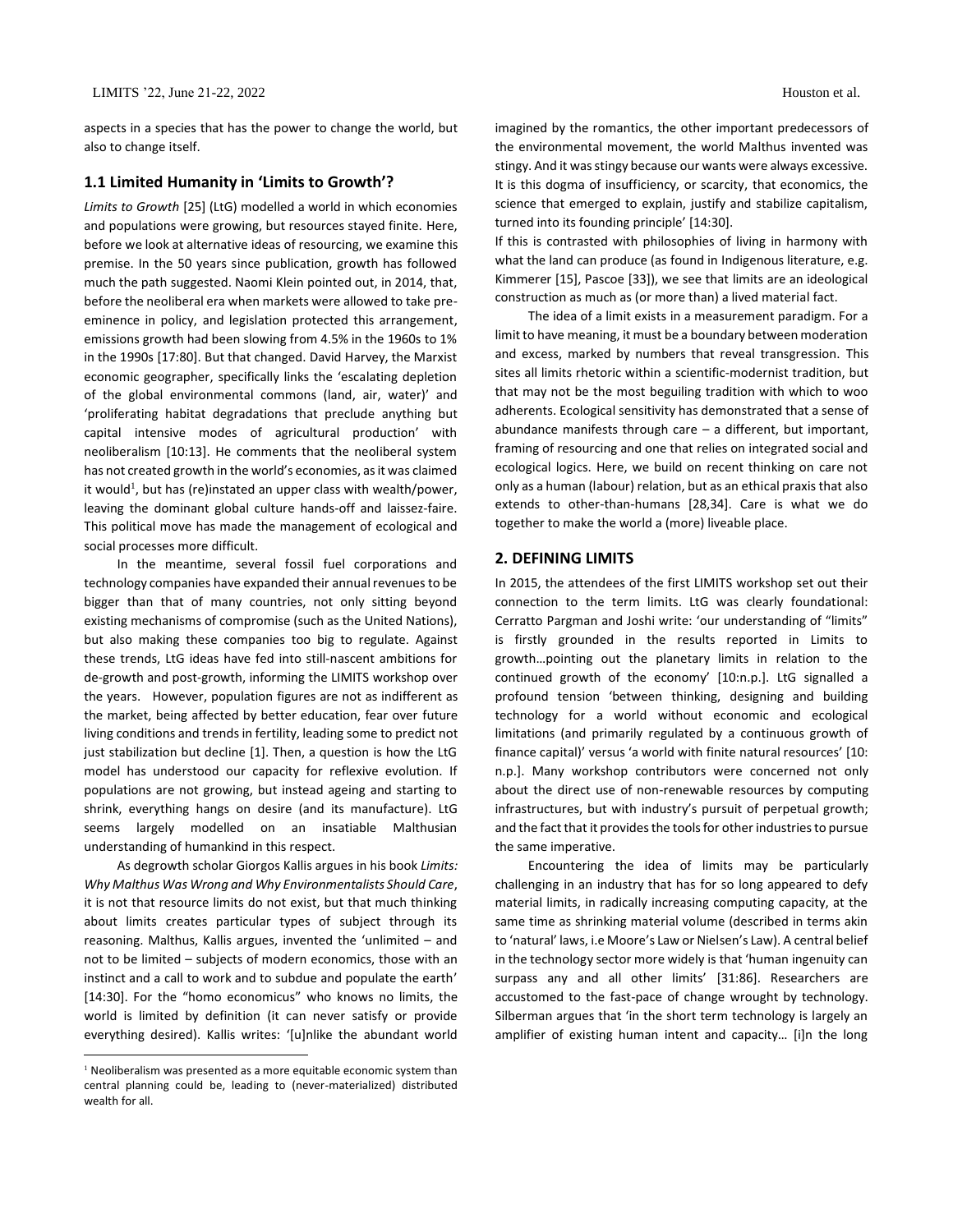The Richness of Designing for Eco-Social Change LIMITS '22, June 21–22, 2022

term, technology creates entirely new possibilities for action and forms of life that are difficult to predict or compare quantitatively with previous forms' [15:n.p.]. Taken together, all of these factors means that reckoning with the idea of limits to progress can feel like a rupture, or (as Silberman calls it) a new 'age of consequences' [15:n.p.].

The original LtG report is an example of anticipatory governance: 'governing in the present to adapt to or shape uncertain futures' [30:1]. Indeed, the authors use computational modelling to try to predict a range of future scenarios as realistically as possible, with the intention to enable strategic planning and risk reduction. Given the restlessness of the technology industry, it has been difficult for any community to anticipate medium or long-term trajectories of technological change. In LIMITS, research has focussed on direct concerns 'measuring first-order (energy use, e-waste production, emissions etc.) effects' [2:n.p.]. Well-developed principles emphasise robust and decentralised designs [3]. However, 'second and third order effects (e.g. changes in user behavior and broader societal changes) are more challenging to measure and remain open' [2:n.p.]. Here, the idea of 'limits-aware' computing has been a meaningful intervention, in drawing attention to the resourcelimited world that we live in.

At the same time, the community has retained a focus on present or near-future scenarios. A 2018 overview by Nardi et al. outlines the three core topics that the community have coalesced around: 1) current and near-future ecological, material and energy limits; 2) the impact that these limits are likely to have on the field of computing; and 3) the way new forms of computing may help support wellbeing while living within these limits [31:87]. Nardi et al. recognise the opportunities for imagining the better futures that an acceptance of limits brings, writing that: 'LIMITS is concerned with the material impacts of computation itself, but, more broadly and more importantly, it engages a deeper, transformative shift in computing research and practice to one that would use computing to contribute to the overall process of transitioning to a future in which the well-being of humans and other species is the primary objective' [31:87].

This commitment to transition richly appears in empirical work within LIMITS, for example on peer sharing, permaculture, and circular economies [e.g. 9,18,19]. These are often analyses of inspiring initiatives that propose more sustainable arrangements. They demonstrate the community's practical interest in both social and ecological aspects of sustainability. Fewer studies take Nardi et al.'s 'processes of transitioning' as their core focus. This perhaps reflects top-down dynamics of funding in HCI and related fields, which tends to prioritise instances of novel innovation. However, Ceratto-Pargman and Joshi's extended conversation with Stokol and collaborators' social ecological perspective [2] is an important example that links natural dimensions (described as a 'material-ecological facet') and dimensions of meaning, values and moral judgements (the 'socio-semiotic facet') within a limits framing. These are operationalised through the notion of 'capital' so that the two dimensions 'interact, support or conflict with each other' [2:n.p.] in a multidimensional manner, that enables a more holistic framing.

# **2.1 Computational subjectivity at LIMITS**

If Kallis names the endlessly desiring Malthusian subject as central to the idea of limits in neoliberal economics, then what alternative figures have LIMITS researchers drawn upon to question growth? Who exactly is becoming limits-aware? Silberman locates the ethical conundrums inside workers themselves: '[a] crucial question for information systems workers in the age of consequences is: how can we adapt to a new context in which the operating framework within which our field was conceived is no longer seen as universally valuable, and indeed is seen as a source of problems?' [21:n.p.] Knowles and Eriksson also use their own personal experiences of conflict and complicity to call into being a more radical practitioner. They reflect: 'we have relegated ourselves to (slightly) improving ICT efficiency, developing behavior change apps and clever interventions to automate out people's intransigent consumer inefficiencies, and trying to instil in people a desire to retain their obsolete devices. If we as a community are going to have impact…[we] are going to have to overcome our own psychological barriers toward becoming much more radical in our ambitions' [9:n.p.].

The LIMITS community has considered the subjective, social and psychological aspects of acting in a world with limits partly through these personal experiences of 'cognitive dissonance when trying to incorporate scarcity with the abundance of progress' [18, n.p.]. One important way that the challenge of limits is resolved, then, is inside practitioners, who participate in LIMITS workshops in order to engage with these ethical questions together. There is a risk that personal subjectivities bear the weight of planetary limits, without being externalised into more systemic forms of action. Many other sustainability fields are also struggling with the move from the general position of questioning growth to the complexity of reaching beyond core specialisms to make critiques of capitalism itself. Feola, for example, notes the interdisciplinary community that studies sustainability transformations has largely 'failed to engage in analyses or critiques of capitalism' [7:241].

Latterly, LIMITS research has begun to embrace more hopeful perspectives about life within limits. Even in the first workshop Gui and Nardi recognised that 'sustainability in computing has largely focused on a theme of less: less energy consumption, less waste' [6:n.p.]. Their study of transition efforts in the UK and China 'shows that we can also focus on a generative, positive theme of more to counter limits: more community, more shared activity, more collaboration, more shared moral sense of sustainability… How to design technology to foster the "mores" is a genuine challenge we should address' [6:n.p.].

Recent papers point towards regenerative futures, creating a 'Transformative Mindset' that prioritises ten principles,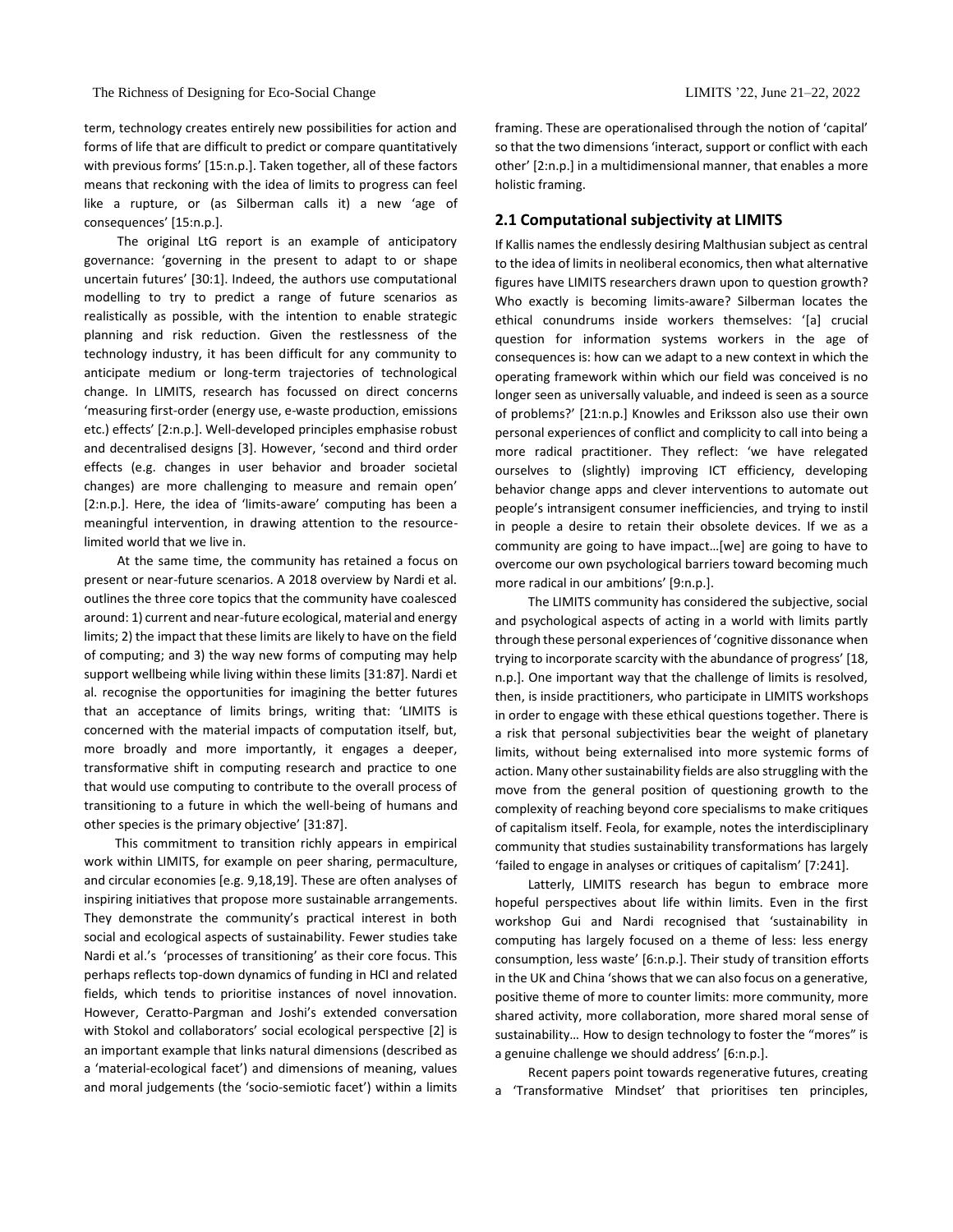including: 'socioecological restoration over economic justification; transformative system change over business as usual… values change over behaviour modification… empowering engagement over imposed solutions' [23:22]. Indeed, Mann et al. single out the need for 'living positive futures over bleak predictions' [23:22]. This is in line with Rayner and Minns reflecting on the effectiveness of science communication, which must be 'more than 'narrators of doom', but recognise the need for 'active hope', constructed from realistic goals, imaginable paths, doable tasks and a meaningful role in addressing the problems at hand' [36:3]. We argue, along the same trajectory, that designing to foster 'mores' is more easily done from a subjectivity grounded in abundance (rather than scarcity), and that creative practice can offer one wellspring for inspiration and skilful methods of negotiating ethical relations in everyday practice.

## **3. FROM ENVIRONMENTAL TO ECO-SOCIAL**

The construction 'eco-social' referred to in our paper is less a neologism and more a recognition that there is no ecological without social because it is the massing of human intention and change (and the disproportionate impact of human activity) that affects all other life and possibility for life, partly played out through the Anthropocenic aspects of climate collapse. It is, further, a reminder that without social and environmental justice, mass mobilization for change will be unpleasant if not impossible. Last, it is an acknowledgment that the world we have is not the one that most people wish to sustain, but a planet damaged by extractivist and exploitative values and actions. Thus, working towards eco-social futures is a political undertaking, which involves bringing people together to see themselves as agents of change – not just as individuals asked to reduce their lifestyles or take a cut in living standards, facing a future identified as poorer or 'thinner' [12] with less permission to use central heating or air conditioning, but as groups embarking on a journey to make futures that evolve from different ontological starting points. Ecosocial change means systemic change and that which needs to happen for a more eco-socially sustainable world.

Our definition of the eco-social borrows something from eco-social-*ist* politics, in that it recognises the significance of the historical rise of capitalism in the splitting of Man and Nature, and Civilized from Barbarian, for example in Jason Moore's arguments about the 'geocultural' trajectory of contemporary capitalism [29]. Moore argues that Malthus' *Essays* were 'powerful statements of bourgeois naturalism' whose function was 'to explain capitalist inequity and justify bourgeois politics-as-usual through an abstract Nature' [29:4]. Critiques to capitalism were avoided by externalising the poor into Nature – their conduct supposedly governed by a natural law. Following Science and Technology Studies approaches, we understand the categories of 'nature' and 'society' as socially constructed outcomes of these complex historical processes (i.e. they are not categories that hold any

explanatory power, but can be deconstructed to inform on evolving value systems)[4].

While our use of 'eco-social' defies these artificial separations and links the political to the ecological, we are also indebted to broader movements within climate and social justice activism for this framing. We challenge the trope of limits as a way to think about planetary boundaries, since, in a scientificmodernist paradigm (as Kallis points out [13]), this idea is so tightly wound up with the endlessly desiring Malthusian subject. Though planetary boundaries are real, thinking in terms of limits alone can constrain our thought as we seek transformative change to better futures. We turn instead to ideas of abundance and practices of care, since they offer new tropes to think with but also new modes of concrete, everyday practice. Care, as we understand it (after Mol et al. [28], Tronto [42] and Puig de al Bellacasa [34]), is a practical and collective accomplishment and an ethical proposition that is resolutely local in nature: a logic of 'persistent tinkering in a world full of complex ambivalence and shifting tensions' [28:13]. Thus, the idea of the eco-social signals the importance of building and maintaining relations that defy the transactionalist paradigm and embody practices of caring about and caring for.

Only by embodying and enacting other ways of relating to one another (and to all others) can we see how these practices extend beyond our personal worlds, i.e. how to talk relationally beyond the personal. This gives a chance to produce collective wisdoms that are multi-generational, multi-scalar, relational, and pluralist. It introduces an aesthetic focus, in the sense that the ecosocial means attending to details and composition, and to feelings and relations. While care work takes finite time and bodies (and may be invisible, exploiting and gendered), the relational aspects of a caring ethics offer an unbounded alternative to the limits of transactional encounter.

# **3.1 CreaTures and the Eco-Social**

The EU-funded CreaTures project (Creative Practices for Transformational Futures) investigates the role of participatoryoriented creative practices in helping people imagine transformative, caring and sustainable futures and bringing them into being. A central tenet of the project is that creative practices (broadly understood) are already actively linking designers, artists, cultural workers and citizen-led collectives around the complex issues of climate change and social inequalities. The project recognises that one of the strengths of these practices is their use of a wide range of aesthetic, affect-driven, and participatory approaches, but that  $-$  at the same time  $-$  these practices are often poorly resourced and badly understood [20, 21]. Given that participatory processes effecting transformation are spread across different disciplines and described in different ways, the project focuses on common processes towards eco-social transformation to create insights that could allow participatory projects to redouble their efforts while making them visible and legible to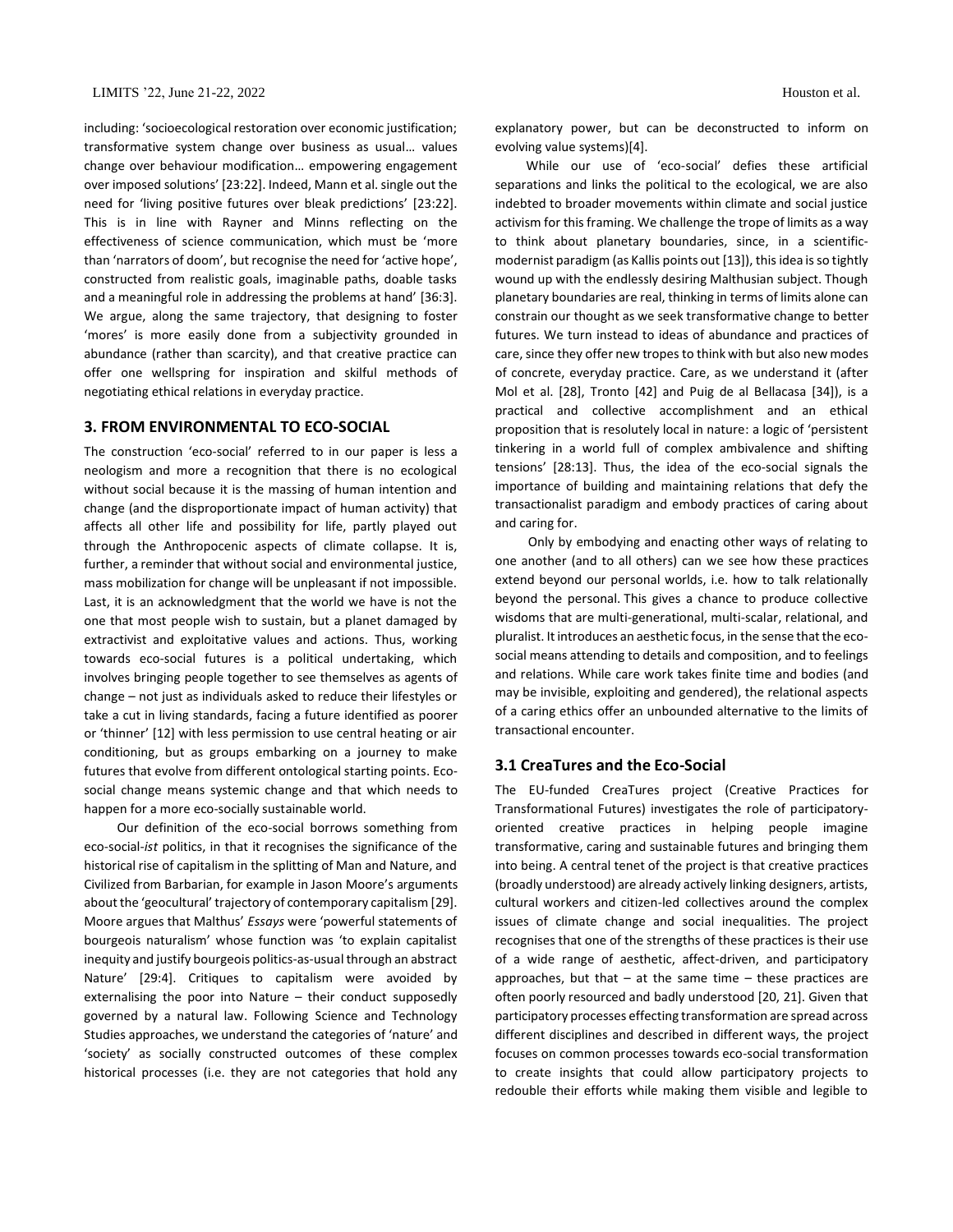policy-makers. A way that it has come to characterize its interests is to research and make eco-social transformation.

# **3.2 How CreaTures works**

Interdisciplinary forms of knowledge production are increasingly recognized as required to understand, and to respond to largescale sustainability challenges [14]. The CreaTures project brings together a consortium of eleven partners: four universities, five creative organisations (in art, design and social change) plus two 'knowledge brokers' in sustainability and open knowledge production (acting as an interface with governing actors such as arts funders and policy-makers).

Across the 3-year project period the creative partners in the consortium have developed 13 new creative works (including our case study *The Hologram*). In addition, a further 8 have been commissioned from external partners. Works have included participatory walks through scientifically instrumented forests; games where participants roleplay as plants and animals; large scale installations of burned and regenerated forests; board games on commons ownership; courses on mushroom-materials, and art-science collaborations to build a shrine to seaweed. We call the section of the project that supports these activities the 'Laboratory,' since it has acted as a test-bed for research. Each creative partner has been collaborating with a researcher to document the ideation, production and implementation of their work, creating a detailed corpus of data about how creative practices affect groups, from audiences and participants, to peer networks and institutions, to civil society and the media.



#### Figure 1: The CreaTures project structure

These activities are surrounded by several other 'work packages' (Figure 1), which take a wider look at trends within creative practice and eco-social sustainability (with a bias towards Europe, our funded area); investigate how we might evaluate these contributions to eco-social transformation, both in 'formal' evaluation (i.e. by funders), and informal learning and reflection by creative practitioners; and ensure the project's research engages a range of stakeholders, paying particular attention to issues of inclusion. As such it is an action research project, both creating alternatives and observing how these might come about through in-depth study of practices. *The Hologram* is a project supported and researched by CreaTures (in that CreaTures provided some funding to support parts of the project, and the two first authors have participated, observed, reflected with and now co-write an account of it with the creator, the last author). We use it here for our case study, to reflect on the deep, carecentred relationships that nurture abundant relations.

#### **4. CASE: THE HOLOGRAM**

The seed for *The Hologram* was planted in the aftermath of the global financial crisis of 2008. The crisis hit particularly hard in Thessaloniki, Greece. Unable to repay its sovereign debt, the Greek government made wide-ranging cuts to public health. A movement of solidarity health clinics staffed by volunteers emerged to fill the gap, providing mutual aid to residents who could no longer pay the hospital charges. This became a crucible for experimentation around different models of healthcare, made more pressing again in the wake of the refugee crisis of 2015.

In 2017, artist and debt activist Cassie Thornton (one of the authors of this paper) visited the Thessaloniki Group for a Different Medicine (GDM), to learn more about their Integrative Model, in which patients (Incomers) are welcomed by a general physician, a psychotherapist, and a social worker (or volunteer) during a 90 minute induction. Taking a broad, holistic view of health, they survey the Incomer's mental, emotional and physical health, including living conditions, work, and social networks. They invite the Incomer to become an active participant in the management of their own health – understanding this as a central form of their health treatment, while at the same time embedding this in collective support structures (and therefore undermining the neoliberal tendency to offload care onto individuals under the guide of self-sufficiency). In much Western care, patients are 'typically seen either as a body, or a worker, or a person, but never as all three at once' [40:5]. The Integrative Model sets about undoing that alienation. The GDM clinic explained to Thornton that they 'are trying to make a hologram of every person: a threedimensional image of health' [40:7–8].

## **4.1 Exploring The Hologram practice**

Following this visit, Thornton began to play with this structure and visual metaphor in her art practice. She developed a social practice, where a person known as 'the hologram' invites three friends or acquaintances ('the triangle') to meet on a regular basis to discuss their physical, emotional and social health. (Written in upper case, *The Hologram* refers to the project and the practice, and written in lower case it refers to the person). In February 2020, she embarked on a residency with the non-profit arts organization Furtherfield in London, UK, working with curator Ruth Catlow and co-facilitator Lita Wallis. They planned to run a series of courses to develop and stabilise the nascent protocol, and to see how the practice (of 'social holography') might develop and spread. However, just weeks later, the shutters came down on Furtherfield as the SARS-CoV-2 pandemic spread across the world,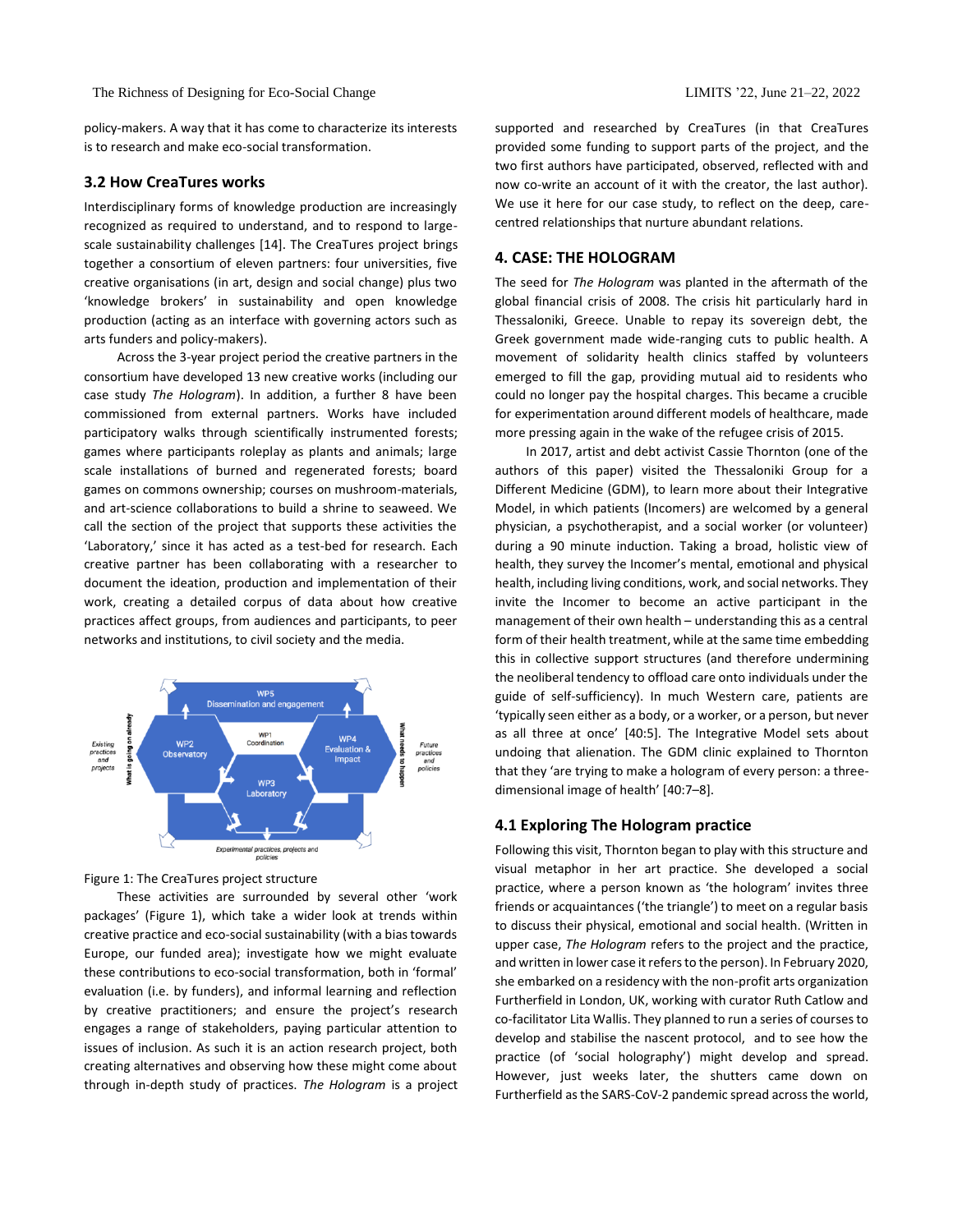and countries went into a rolling schedule of lockdowns. Like many other artists, Thornton moved her in-person course to a videoconferencing platform, joining a collaborative experiment where in-person, participatory, social practice art became abruptly mediated.

*The Hologram* met CreaTures just after this first online course had taken place. One of the authors (Houston) began an ongoing series of interviews with Thornton, plus collaborators Catlow and Wallis. This case study is based on the analysis of these 11 interviews, plus Houston's auto-ethnography of the second online course (in late 2020), and Light's auto-ethnography of the third online course (in early 2021).

Attending the course is not necessary to participate, but it has provided a way to develop the practice and is building a community around it. Courses have been free, six-weeks long (at outset) and have brought together a group of about 30 people each time to experience and learn the protocol. Many of the online attendees to date were people that could not have attended an in-person meeting in North London. (The language of the online meetings was English, with participation from English speakers in Europe and North America, but the mix was diverse in many other respects).

The first session of each course starts with a demo. We use an auto-ethnographic vignette from one of the researchers to give a sense of the protocol, and the atmosphere that it tends to evoke. *'A course facilitator becomes the hologram, and three volunteers take the role of her triangle, moving through the five phases of a hologram meeting. First, each group member makes a shape with their body, and the others comment on it, as a way to open the conversation. This is called the 'stuck dance'. Second, the hologram 'marks the task' that she'd like to address today with her triangle – she's at a transition point in her life and wants to be surrounded by positive feelings. Third, the triangle members gently ask her clarifying questions, using the "we" pronoun instead of "I" (i.e. "we were wondering…"), which seems to create a powerful collectivising effect. Fourth, the session ends with a set of reflections: the triangle members provide feedback to the hologram in the form of patterns, wishes or provocations. Finally, before ending, the triangle members are able to take time to reflect on their own experience…*

*In answering their questions, the hologram allows herself to become vulnerable, even in front of this unknown audience sitting in the mediated darkness. During the reflection time, the triangle member tells the hologram how privileged he felt to take part in the meeting. In that moment the hologram's vulnerability is transmuted into radical acceptance. I feel my heart swell...' (researcher notes, 2020)*

We have used a vignette here specifically to evoke the styles of interaction unfolding within the group because – like many socially-engaged practices – *The Hologram* is more than a series of abstracted steps, but carries with it a particular aesthetic of interaction. This, of course, was catalysed during the COVID-19

crisis when we were confined to our homes, trying to understand how video-conferencing platforms could enable new (or more intense) mediated intimacies. *The Hologram* practice was consequently shaped by the communication spectra offered by the video-conferencing platform. Several simple cues help the space to take on a different atmosphere. The protocol includes embodied sensation, which is felt and then shared through the 'stuck dance'. Patterns of speech are different from a normal conversation; deliberate pauses are left after each utterance, creating an atmosphere of deeper listening, prompting more considered responses and giving a sense of balance between speakers. There is no advice-giving, just encouragement through questioning. It functions like a therapeutic space, providing a process to bring trust and care into/through every interaction.

# **4.2 Unmaking, resisting and extending**

Thornton created the practice of 'social holography' with transformative aims. She explains: 'at its broadest and most ambitious scale, *The Hologram* is intended as an open-source, peer-to-peer, viral social technology for de-habituating humans from capitalism' [40:20, emphasis added]. Since capitalism is a phenomenon that 'deeply influences how we relate to one another, how we interact, how we imagine ourselves and one another, even how we talk and feel', *The Hologram*, as a social technology, exists to change 'cultures of financialization' [9] by giving people experiences of radical acceptance and a structure to re-create these on a regular basis, over time, with trusted others. Neoliberal subjectivity – that image of an endlessly desiring individual struggling in a world of limited resources – is being carefully untethered to make room for something far more abundant in commitment. Even the structure of the triangle is abundant: each triangle member supporting the central hologram is encouraged to build their own triangle of social support. For every hologram signed up, three more are to be born out of the new triangle. *The Hologram* un-makes in specific ways, starting with the micro-interactions of everyday life, as many feminist projects do; repairing internal feelings of brokenness by understanding the reality of system dynamics. This is necessary because 'neoliberalism valorizes individual autonomy and selfinterest and asserts its normative superiority while treating care, which as an activity brings human dependency and fragility into focus, as a sign of personal weakness and defect' [35:n.p.].

It is intended to promote healing, providing whole-body extended experiences of trust and care. Healing means practising different skills. One course participant (who later trained as course facilitator) described the skills they had learned from the course: patience, courage, listening, questioning and emotional stamina – the experience "of not needing to have the answer and feeling confident enough to try something, knowing it might not work out" (interview, 2021). Another felt the course boosted participants' sociological imagination: "your capacity to imagine yourself as part of a whole and imagine how that whole impacts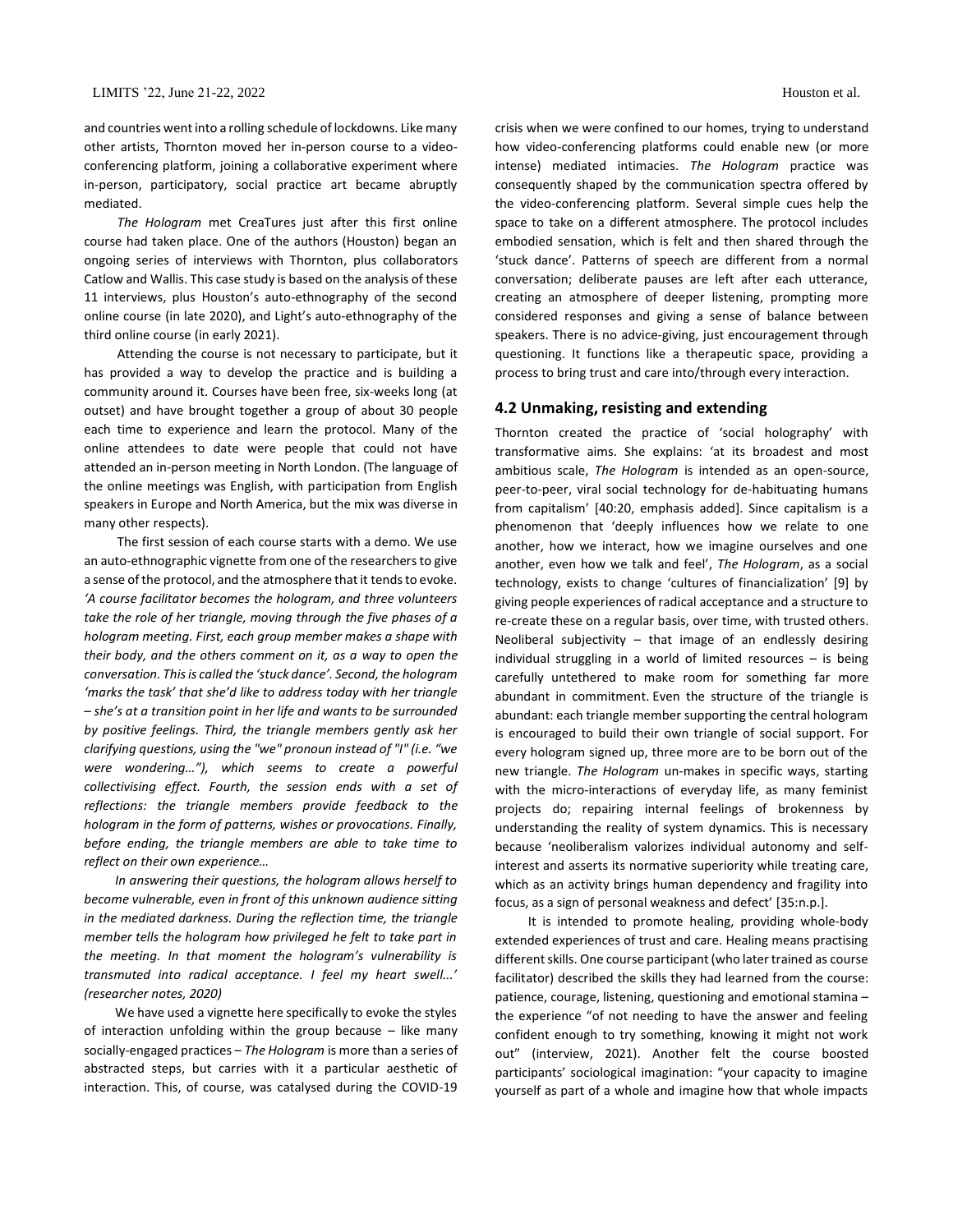you" (interv., 2021). By its nature, the tending and multiplication of care in everyday practice flow outwards beyond our concerns for humanity, as Tronto explains: 'care can be viewed as a species activity that includes everything that we do to maintain, continue, and repair our world so that we can live in it as well as possible. That world includes our bodies, our selves, and our environment, all of which we seek to interweave in a complex, life-sustaining web' [42]. Thus, *The Hologram* is profoundly eco-social in its focus – following emergent work that bridges feminist, materialist scholarship with concerns for environmental phenomena (such as María puig de la Bellacasa's Matters of Care [34]).

This art, then, is not just a platitudinous expression of solidarity, but a protocol and structure for care designed to resist the marginalized shapes that care is forced into. Being a part of a hologram structure requires little material investment, apart from 90-120 minutes of video-conference bandwidth, using computing equipment, at a frequency of, say, 6 weeks, more or less. It is largely a resource-less activity within the limits rhetoric. We are mindful that computer cycles are used and this is never negligible (in fact, in aggregate, it has a significant cost [16]), but we can also ask what is generated. First, the hologram knows that, at a time of crisis, they can call their triangle into being for support. This is transformative in itself (i.e. merely knowing the triangle is there for you can be a healing factor). This first asset is resource-free, especially once the hologram knows that their triangle is similarly equipped (thus generating no guilt at receiving care). Second, the chance to have one's concerns acknowledged and accepted, as well as to reflect in a tranquil and accepting space, can be profound. Last, particularly for countries where health insurance is too expensive for many, *The Hologram* can provide a missing dimension of social-emotional care.

## **4.3 Disseminating as abundance**

The assumption at the heart of *The Hologram* project is that intimate transformations will aggregate in ways that change wider capitalist relations towards structures that are more sustainable for humans and earth systems. Given the project's huge ambition, Thornton has given thought to how the project can expand, and – as noted – has embedded a viral scaling mechanism inside the practice itself. When a new triangle is formed, the hologram is tasked with supporting triangle members to set up new *hologram* groups for themselves. This is not merely a dissemination mechanism but is central to the relations of care. The hologram is never the care-giver for triangle members – the roles do not rotate. Catlow explains 'that it's equally important to take responsibility for the health of your triangle members by helping them to learn how to be a hologram themselves' (interv. 2020). This central convention allows for reciprocation between the triangle members (who are providing care) and the hologram (who is receiving it) without the transactional requirement that the exchange be equalized. Instead, relations of care radiate outwards as holograms invite triangles, who become holograms, who invite

triangles. In designing this viral peer-to-peer form, Thornton was inspired by the Black Panther Party's sharing of acupuncture techniques within their activist movement [26]. This dissemination mechanism is actively designed to disrupt power relations where (under neoliberal conditions) interpersonal care labour is externalised from economically active subjects, into the private sphere – or relegated to the bottom of the labour market, to be picked up by women and other minoritized groups [43].

Since the lockdowns of 2020, *The Hologram* has grown into a loose collective of people, with a virtual space on the Discord platform where organising is conducted in a series of informal, opt-in working groups. In addition to the courses (changing duration as experience grows – now 9 weeks x 3 hours), people can see talks and workshops from *The Hologram* collective. More detailed writing can be found in Thornton's book: *The Hologram* [40]. People can request a Minimum Viable Hologram, a trial hologram experience led by a facilitator from the community. In addition, there are regular community of practice meetings. The group forming around the practice is experimenting with ways in which *The Hologram* can continue to spread not by 'scaling up' or providing a recipe or a toolkit, but by working relationally, in exchange with others who are different [6]. *The Hologram* emerged from a specific branch of the Anglo-American participatory art world, but has begun to invite groups of people to mutate the practice, such as healthcare practitioners. Although the courses are open to all, women tend to outnumber men, so a course has been run specifically to invite those who identify as men (or as masculine) to experience and to shape the project. Becoming a peer-to-peer practice means crafting and sustaining peer relations of many kinds.

# **5. MOBILIZING LIMITLESS RESOURCES?**

Simply put, to have a flourishing planet requires us to address the ecologies that strive to co-exist on it, but also the actions, beliefs and energies of the dominant species that holds the future of the planet's flourishing in hand. To mobilize change for people so that people can change, we need devices that address justice, care and trauma as well as crucial work on overconsumption of finite resources. There is a need to face the challenges of transition to more sustainable 'eco-social' futures without recrimination or guilt, despite our ongoing complicity, and imagine different futures where relations feel different. Ethicist Mary Midgley considers this tension in Animals and Why they Matter:

'The accusation of hypocrisy is often quite an effective way of silencing critics and making them feel ashamed. We should resist it. During any reform, when people are beginning to notice that something is wrong, and trying to see how to alter it, some confusion and inconsistency between theory and practice is normal. It is even necessary. This is not yet hypocrisy. The kind of hypocrisy which invalidates criticism is a deliberate, chronic condition, that of somebody who has settled finally back into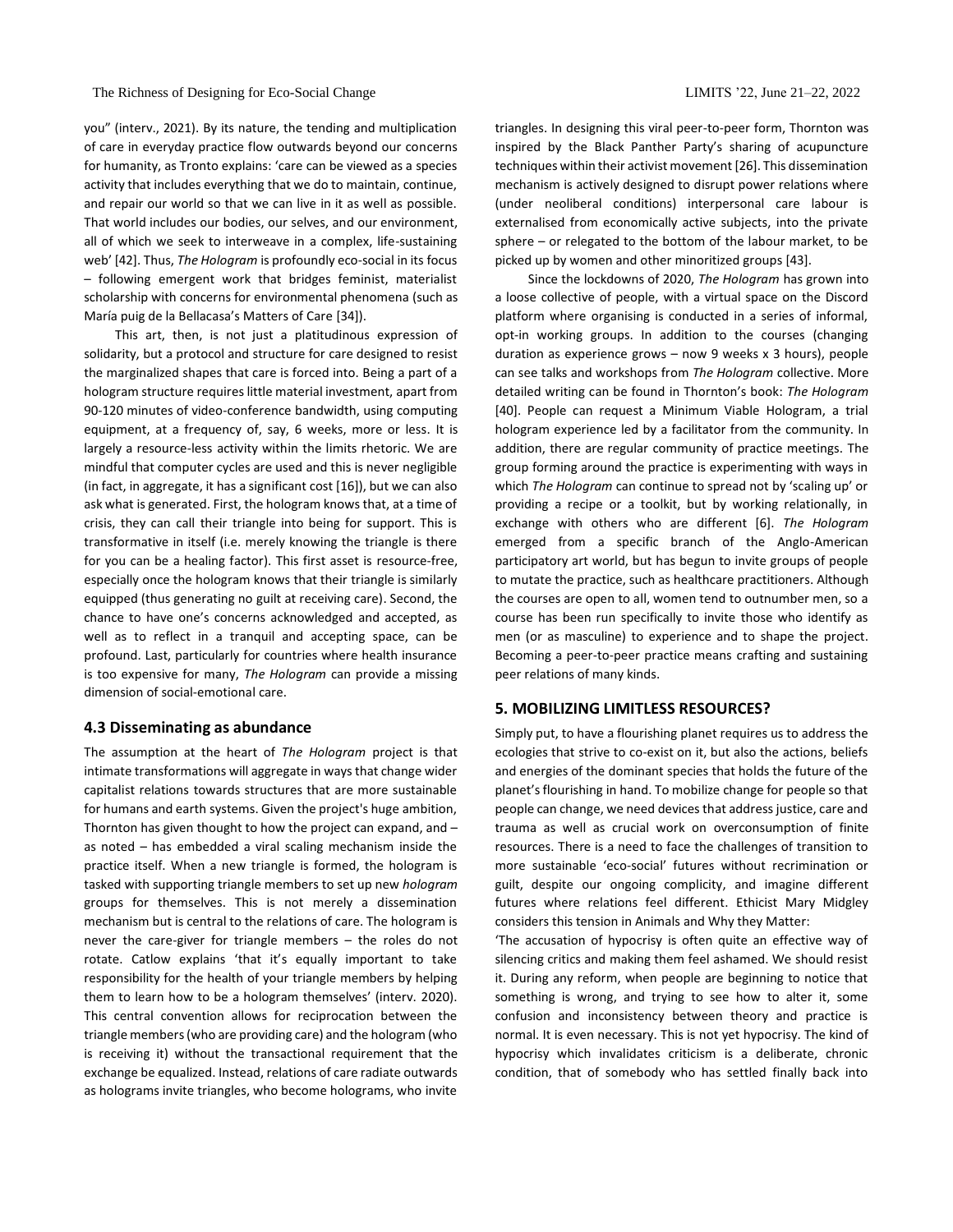accepting the status quo. The normal confused condition is uncomfortable but transient' [27:41].

*The Hologram* is deliberating courting transient, possibly uncomfortable, transitions between worlds and, in this, creating a model of a different system in which it is possible to forgive one's complicity and evade a sense of compromise for a few hours. The example of *The Hologram* is a good one because it combines an ethics of care with a structure that is designed to be both supportive and self-reproductive. There may yet be hidden downsides to operating this scheme, but so far these are not apparent.

What the study of (and support for) *The Hologram* and other artist-led activities that are shaped to be independent of, resistant to or actively replacing the neoliberal paradigm can do is reveal what the world can support to aid in taking a more abundanceoriented approach to land, soil, lives, energies, air, waters and potential. This is not to regard any one quality as inexhaustible but to add to our design palate and choice of campaign all the energy that imagining, reflecting, trusting, connecting, caring and nurturing can offer. These relational qualities exist while humans exist (not that they are all unique to humans) and they are qualities of which we get disproportionately more when we cultivate any of them. In other words, the heart of abundance is a positive feedback loop of (effectively limitless) virtuous actions that supply something other than material sustenance.

Proposing we design wisely for alternatives to current trends is an HCI tradition, but we can also design for the failure of those alternatives, caught well in Collapse Informatics, 'the study, design, and development of sociotechnical systems in the abundant present for use in a future of scarcity. … where notions of practice—theorized as collective activity in the "here and now"—can shift to the future since collapse has yet to occur'[41:1]. Solidarity does not have to be the casualty in this context; in fact we cannot afford it to be. To sidestep from physical resource management in the face of climate breakdown may look unworldly and naïve, but it may be the precursor to any other form of radical change needed. We are looking into the system to where resistance to current political energies might be fostered. For instance, British funder Joseph Rowntree Charitable Trust is hearteningly specific about what research (not) to fund in their description of Beyond Consumerism: 'we understand the problem of consumerism to relate to the links between extracting raw materials from the earth, producing goods using these materials and using advertising to compel or persuade people to consume these. We see the solution to this as a transformation in human behaviour and the structures which shape it. We do not believe that changing patterns of consumption or encouraging people to be 'better' consumers will produce the change we need.' [12:n.p.]. As the Trust implies, significant change goes beyond resource use to a complete rethinking of relations.

# **5.1 When creative practice meets technology**

*The Hologram* course does not need to be organized using videoconferencing – people could have come together in a training room (and, indeed, that has been tried). Meetings of the hologram and her triangle could, (and at other times, have) emerged as a neighborhood activity, closer to the face-to face encounters of the original Thessaloniki health clinics. Such arrangements would have a different carbon footprint, for better or worse. But there are other differences in taking up the online opportunities that the pandemic heralded.

Through our observations, we gained some evidence that the limited world of videoconferencing made it easier to share intimacies during the course (and perhaps also in performing Hologram sessions). Certainly, there were new challenges to creating group cohesion and a 'safe' environment when the first course ran in physical space. This conforms to what is known about therapeutic activities online, where some styles of computer mediation can actually benefit self-disclosure, but it is nuanced by context (e.g. [44]). Remote facilitation and the absence of many physical cues may be a strength of *The Hologram's* online design. Perhaps even more interestingly for progressing change, the use of videoconferencing means sessions can run anywhere with any participant who can agree a time-zone and has access to a computer. Rather than having to choose neighbours or require friends to take a journey, the hologram can pick people that could make exactly the right life-long triangle members, respecting their feeling about with whom to share these moments, but also  $-$  given that people often move away from home for work or love, travel, and make new friendships across the world in other ways – acting to spread the *The Hologram* model between areas.

Just as it has been argued that online dating is changing the way that people's networks operate to make them broader, with greater intersection between cultures [11], this speaks to the possibility of wider socio-technical change as a result of aggregated connections through these new practices. Triangle members grow intimate across the world in caring for a mutual hologram, building not-quite-arbitrary new relations. Triangles stay at one degree of separation from other triangles, which could make them powerful in organizing other care or solidarity activities and allowing these to spread quickly across the planet. Both have potential for changing dynamics beyond just health support for the hologram.

### **5.2 Limits, abundance and trade-offs**

Ultimately, if the ethos of such initiatives can hold true with amplification and not become co-opted to neoliberal ends (and we have only to look at sharing economy tools and social media to see how fast co-option can happen), then applying digital power offers a means to extend an abundance of imagination and care through an ingenious structure to produce some of the eco-social change that we argue is needed for the solidarity that can lead to further action on the environment. So, this emphasis on abundance is not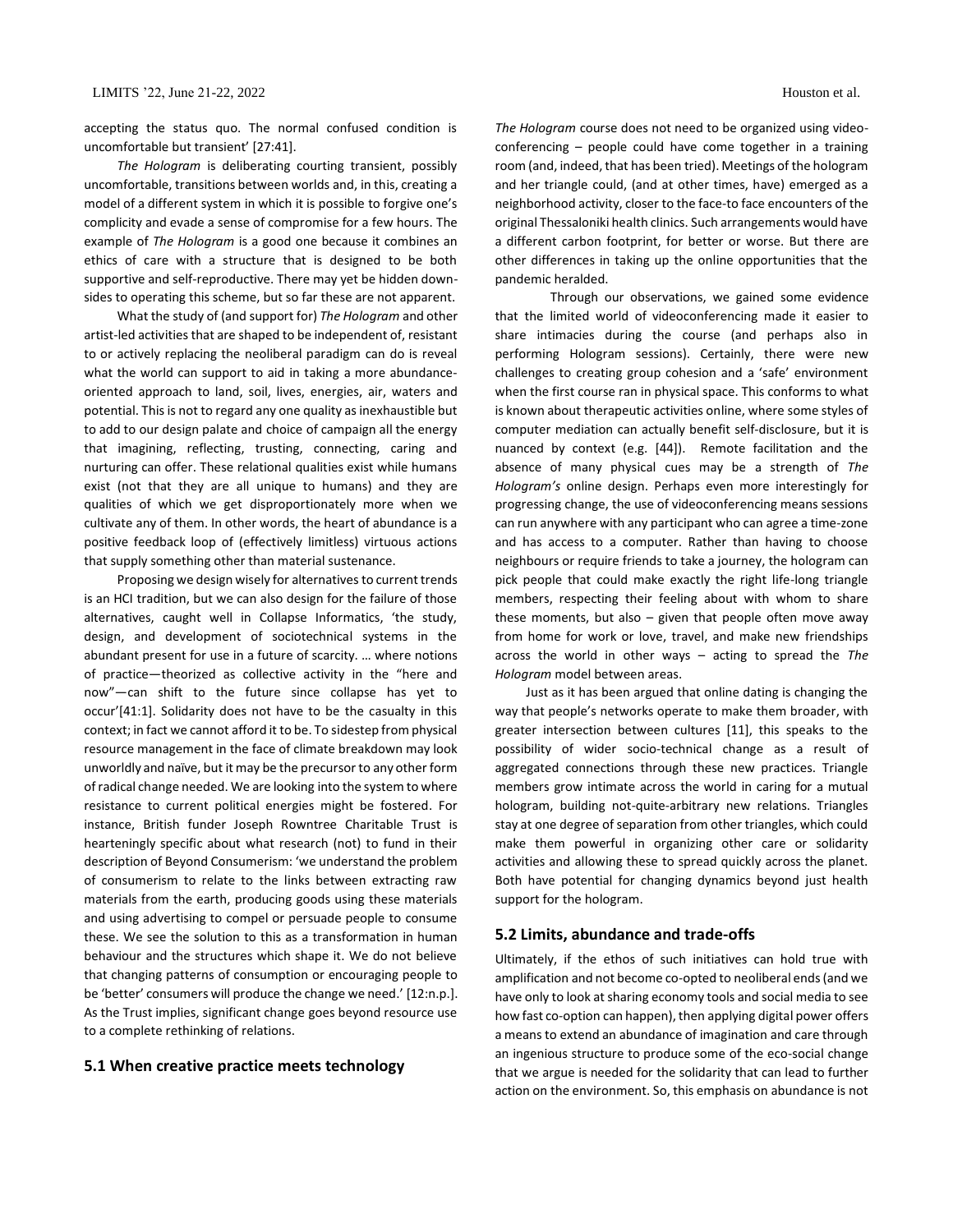The Richness of Designing for Eco-Social Change LIMITS '22, June 21–22, 2022

to dismiss the merits of looking at what is finite in our worlds, but it is to travel up-stream to understand what motivation is required to care about it. However, success would come at a price: the footprint of millions using video-conferencing tools for something new must be reckoned on [16, 24]. So we end with a question about trade offs… what can the planet tolerate by way of limits if the benefit is to use the limitless potential of human abundance better? Or, put another way, how do we design more efficiently for the richness of eco-social change?

# **ACKNOWLEDGMENTS**

The CreaTures project has received funding from the European Union's Horizon 2020 research and innovation program under grant agreement No. 870759. The content presented in this document represents the views of the authors, and the European Commission has no liability in respect of the content.

## **REFERENCES**

- [1] Darrell Bricker and John Ibbitson. 2019. *Empty Planet: The Shock of Global Population Decline*. Robinson, London UK.
- [2] Teresa Cerratto-Pargman, Daniel Pargman, and Bonnie Nardi. 2016. The Internet at the eco-village: Performing sustainability in the twenty-first century. *First Monday* (April 2016). DOI:https://doi.org/10.5210/fm.v21i5.6637
- [3] Jay Chen. 2016. A strategy for limits-aware computing. In *Proceedings of the Second Workshop on Computing within Limits* (LIMITS '16), Association for Computing Machinery, New York, NY, USA, 1–6. DOI:https://doi.org/10.1145/2926676.2926692
- [4] David Demeritt. 2002. What is the 'social construction of nature'? A typology and sympathetic critique. *Prog. Hum. Geogr.* 26, 6 (December 2002), 767– 790. DOI:https://doi.org/10.1191/0309132502ph402oa
- [5] Annie Dillard. *Pilgrim at Tinker Creek* (Olive Edition ed.). Harper Perennial, New York, NY, USA.
- [6] Markéta Dolejšová, Cristina Ampatzidou, Lara Houston, Ann Light, Andrea Botero, Jaz Choi, Danielle Wilde, Ferran Altarriba Altarriba Bertran, Hilary Davis, Felipe Gonzales Gonzales Gil, and Ruth Catlow. 2021. Designing for Transformative Futures: Creative Practice, Social Change and Climate Emergency. In *Creativity and Cognition* (C&C '21), Association for Computing Machinery, New York, NY, USA, 1–9. DOI:https://doi.org/10.1145/3450741.3465242
- [7] Giuseppe Feola. 2020. Capitalism in sustainability transitions research: Time for a critical turn? *Environ. Innov. Soc. Transit.* 35, (June 2020), 241–250. DOI:https://doi.org/10.1016/j.eist.2019.02.005
- [8] Xinning Gui and Bonnie Nardi. 2015. Foster the "mores", counter the "limits." *First Monday* (July 2015). DOI:https://doi.org/10.5210/fm.v20i8.6121
- [9] Max. Haiven. 2014. *Cultures of financialization Fictitious capital in popular culture and everyday life*. Palgrave Macmillan, Basingstoke.
- [10] David Harvey. 2012. *The "New" Imperialism: Accumulation by Dispossession*. Routledge, Abingdon, UK.
- [11] Philipp Hergovich and Josue Ortega. 2018. The Strength of Absent Ties: Social Integration via Online Dating. *Social Science Research Network*, Rochester, NY. DOI:https://doi.org/10.2139/ssrn.3044766
- [12] Li Jönsson, Kristina Lindström, and Åsa Ståhl. 2021. The thickening of futures. *Futures* 134, (December 2021), 102850. DOI:https://doi.org/10.1016/j.futures.2021.102850
- [13] Joseph Rowntree Charitable Trust. Sustainable Future. Retrieved May 24, 2022 from https://www.jrct.org.uk/sustainable-future
- [14] Giorgos Kallis. 2019. *Limits: Why Malthus Was Wrong and Why Environmentalists Should Care*. Stanford University Press, Stanford.
- 
- [15] Robin Wall Kimmerer. 2020. *Braiding sweetgrass*. Penguin, London. Adrian Kingsley-Hughes. 2021. How much CO2 are your Zoom meetings generating? *ZDnet*. Retrieved May 24, 2022 from https://www.zdnet.com/article/how-much-co2-are-your-zoom-meetingsgenerating/
- [17] Naomi Klein. 2015. *This Changes Everything Capitalism vs. the Climate*.
- [18] Bran Knowles and Elina Eriksson. 2015. Deviant and guilt-ridden: Computing within psychological limits. *First Monday* (July 2015). DOI:https://doi.org/10.5210/fm.v20i8.6127
- [19] Ann Light. 2022. Ecologies of subversion: troubling interaction design for<br>climate care. Interactions 29, 1 (January 2022), 34–38. climate care. *Interactions* 29, 1 (January 2022), 34–38. DOI:https://doi.org/10.1145/3501301
- [20] Ann Light, Deborah Mason, Tom Wakeford, Ruth Wolstenholme, and Sabine Hielscher. 2018. Creative Practice and Transformations to Sustainability: Making and Managing Culture Change. AHRC Connected Communities Retrieved https://connectedcommunities.org/wpcontent/ uploads/2018/08/Creative-Practice-and-Transformations-to-Sustainability-Making-and-Managing-Culture-Change.pdf
- [21] Ann Light, Ruth Wolstenholme, and Ben Twist. 2019. *Creative practice and transformations to sustainability – insights from research*. University of Sussex. Retrieved May 24, 2022 from https://www.researchgate.net/publication/331453904\_Light\_A\_Wolstenh olme\_R\_Twist\_B\_2019\_Creative\_practice\_and\_transformations\_to\_sustainability\_-\_insights\_from\_research
- [22] Szu-Yu (Cyn) Liu, Shaowen Bardzell, and Jeffrey Bardzell. 2018. Out of control: reframing sustainable HCI using permaculture. In *Proceedings of the 2018 Workshop on Computing within Limits*, ACM, Toronto Ontario Canada, 1–8. DOI:https://doi.org/10.1145/3232617.3232625
- [23] Samuel Mann, Oliver Bates, Glenys Forsyth, and Phil Osborne. 2018. Regenerative computing: de-limiting hope. In *Proceedings of the 2018 Workshop on Computing within Limits*, ACM, Toronto Ontario Canada, 1–10. DOI:https://doi.org/10.1145/3232617.3232618
- [24] Joe McCarthy. 2022. How Does Your Social Media Use Impact the Planet? Use This Calculator to Find Out. *Global Citizen*. Retrieved May 24, 2022 from https://www.globalcitizen.org/en/content/social-media-emissions-carbonfootprint/
- [25] Donella Meadows, Daniel L. Meadows, Jørgen Randers, and William W. Behrens III. *Limits to Growth: A Report for the Club of Rome's Project The Predicament of Mankind*. Universe Books, New York.
- [26] Eana Meng. 2021. Use of Acupuncture by 1970s Revolutionaries of Color: The South Bronx "Toolkit Care" Concept. *Am. J. Public Health* 111, 5 (May 2021), 896–906. DOI:https://doi.org/10.2105/AJPH.2020.306080
- [27] Mary Midgley. 2007. *Animals and why they matter*. The University of Georgia Press, Athens.
- [28] Annemarie Mol, Ingunn Moser, and Jeannette Pols. 2010. *Care: Putting practice into theory*. Transcript, London UK.
- [29] Jason W Moore. Opiates of the Environmentalists? 2021. *Abstrakt* Retrieved May 24, 2022 from http://www.abstraktdergi.net/opiates-of-theenvironmentalists-anthropocene-illusions-planetary-management-thecapitalocene-alternative/
- [30] Karlijn Muiderman, Aarti Gupta, Joost Vervoort, and Frank Biermann. 2020. Four approaches to anticipatory climate governance: Different conceptions of the future and implications for the present. *WIREs Clim. Change* (September 2020). DOI:https://doi.org/10.1002/wcc.673
- [31] Bonnie Nardi, Bill Tomlinson, Donald J. Patterson, Jay Chen, Daniel Pargman, Barath Raghavan, and Birgit Penzenstadler. 2018. Computing within limits. *Commun. ACM* 61, 10 (September 2018), 86–93. DOI:https://doi.org/10.1145/3183582
- [32] Teresa Cerratto Pargman and Somya Joshi. 2015. Understanding limits from social ecological perspective. First Monday (July 2015). DOI:https://doi.org/10.5210/fm.v20i8.6125
- [33] Bruce Pascoe. 2014. *Dark Emu: Black Seeds: Agriculture or Accident?* Magabala Books, Broome, Australia.
- [34] María Puig de la Bellacasa. 2017. *Matters of care : speculative ethics in more than human worlds*. University of Minnesota Press, Minnesota.
- [35] Kate. Raworth. 2017. *Doughnut Economics: Seven Ways to Think Like a 21st-Century Economist*. Cornerstone, London.
- [36] Tim Rayner and Asher Minns. The challenge of communicating unwelcome climate messages. Working Paper, The Tyndall Centre, University of East Anglia. Retrieved May 24, 2021 from https://tyndall.ac.uk/workingpapers/the-challenge-of-communicating-unwelcome-climate-messages/
- [37] Miriam Börjesson Rivera, Elina Eriksson, and Rob Comber. 2020. Diminishing space - peer-to-peer sharing as a transition practice. In *Proceedings of the 7th International Conference on ICT for Sustainability*, ACM, Bristol United Kingdom, 220–226. DOI:https://doi.org/10.1145/3401335.3401672
- [38] Mireia Roura, David Franquesa, Leandro Navarro, and Roc Meseguer. 2021. Circular digital devices: lessons about the social and planetary boundaries. *LIMITS Workshop Comput. Limits* (June 2021). DOI:https://doi.org/10.21428/bf6fb269.3881c46e